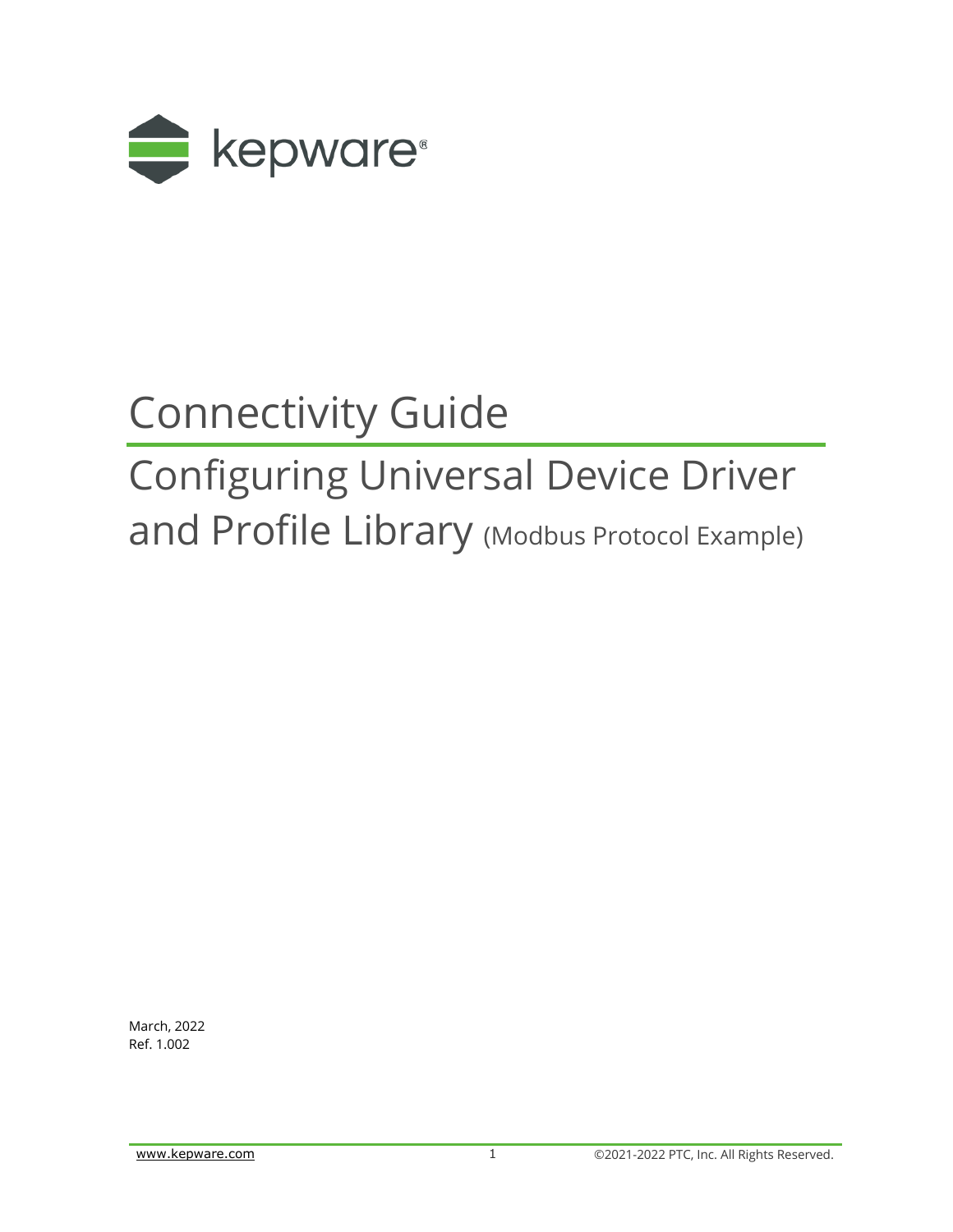## **Table of Contents**

| 1. |      |  |
|----|------|--|
| 2. |      |  |
| 3. |      |  |
|    | 3.1  |  |
|    | 3.2  |  |
|    | 3.3  |  |
|    | 3.4  |  |
|    | 3.5  |  |
|    | 3.6  |  |
|    |      |  |
|    |      |  |
|    | 3.7  |  |
|    | 3.8  |  |
|    | 3.9  |  |
|    | 3.10 |  |
|    |      |  |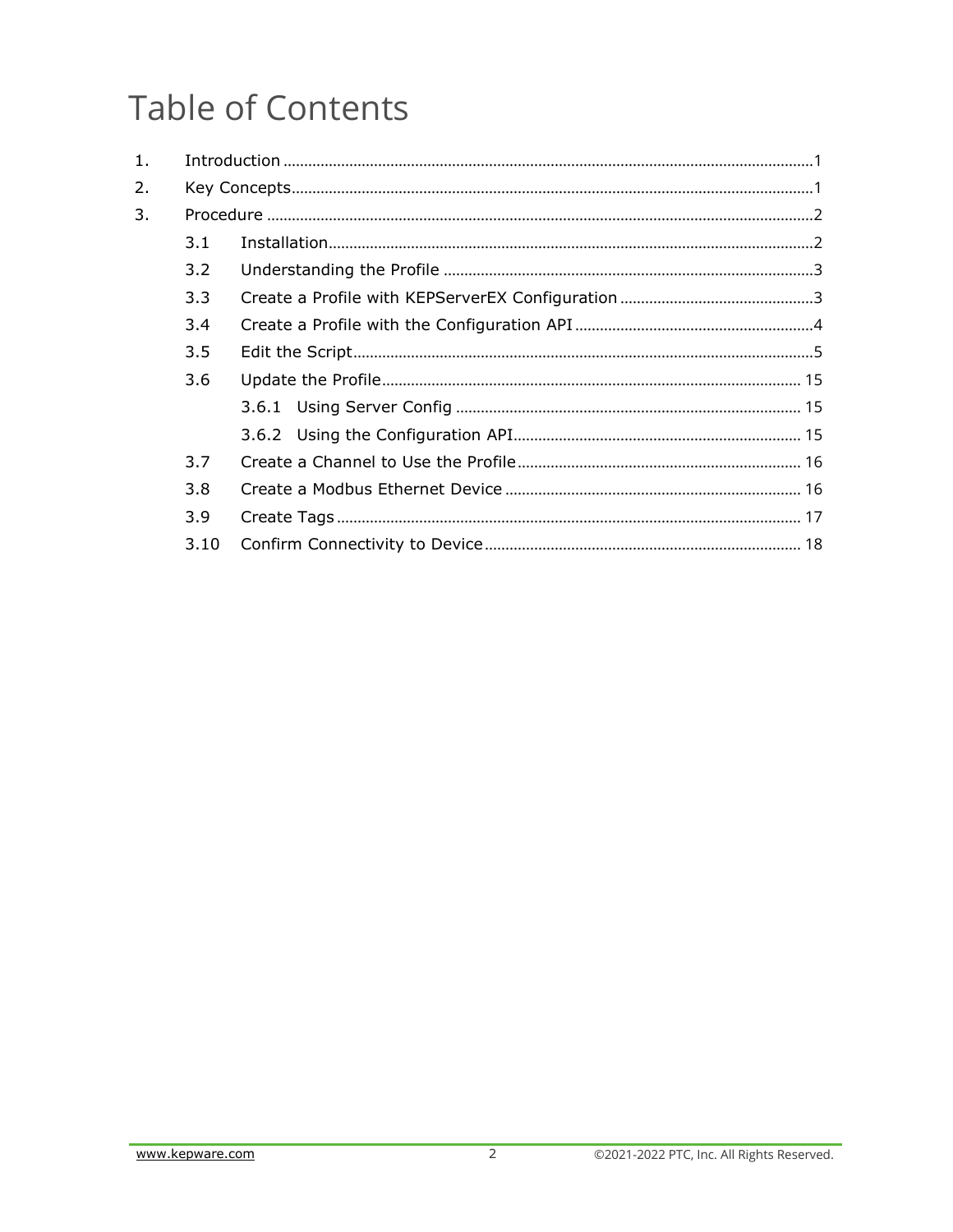## <span id="page-2-0"></span>**1. Introduction**

This document aims to assist users in the process of setting up communications between the Universal Device Driver and a device that communicates over the Modbus protocol. This is intended to help provide an understanding of the concepts of the Universal Device driver using Modbus as an example and does not replace the Modbus features in KEPServerEX.

This guide assumes an understanding of how the Universal Device driver works and some experience scripting and using JavaScript. For information about the driver, consult the help system (installed with the driver) or available on Kepware.com. For help with JavaScript, there are many resources online, such as "[Re-introduction to JavaScript](https://developer.mozilla.org/en-US/docs/Web/JavaScript/A_re-introduction_to_JavaScript)", which focuses on the language and not the runtime environment (NodeJs, Chrome/Browser, etc.).

After completing this guide, users should feel comfortable building profiles and communicating with connected devices over custom protocols.

*See Also: [Universal Device Driver User Manual,](https://www.kepware.com/getattachment/63935802-af9a-4732-800a-815ce460f488/universal-driver-manual.pdf) [Profile Library User Manual](https://www.kepware.com/getattachment/4f6e5e49-dc78-4713-b2e4-444832c2e081/profile-library-manual.pdf)* ۰

## <span id="page-2-1"></span>**2. Key Concepts**

A "profile" exists inside the Profile Library Plug-In and contains a script. Profiles define how the Universal Device driver communicates with a device.

The profile script is a set of JavaScript functions that contain the necessary information to communicate with a device using an arbitrary protocol. The current interface requires four functions to communicate with an Ethernet solicited device: onProfileLoad, onValidateTag, onTagsRequest, and onData. These functions are described in further detail in the respective sections in this document.

*See Script Function: onProfileLoad, Script Function: onValidateTag, Script Function: onTagsRequest, and Script Function: onData.*

Linking is the process of associating a Universal Device channel with a profile to communicate with a device. The image below provides an overview of how a Universal Device project could be structured and what linking a profile to a channel means.

- The Profile Library can contain multiple profiles, each independent of each other.
- Each profile can be linked to multiple channels (1:many).
- Each channel can only be linked to one profile (1:1).
- Each channel maintains its own independent state. Runtime changes (such as creating variables) in Channel1 do *not* affect Channel2, even if they share the same profile script.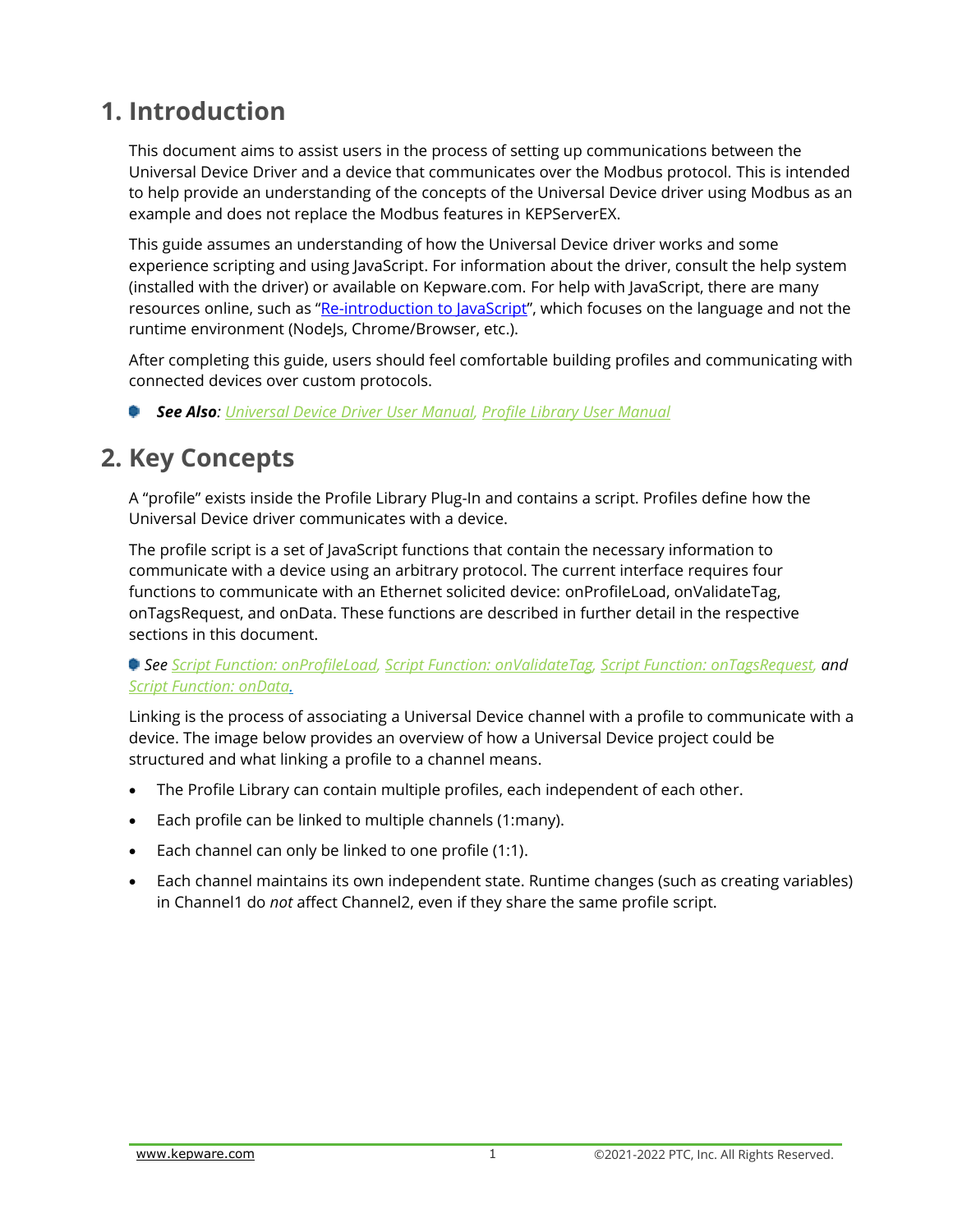

## <span id="page-3-0"></span>**3. Procedure**

## <span id="page-3-1"></span>**3.1 Installation**

The first step is to install KEPServerEX with the Universal Device Driver and the Profile Library Plug-In. Selecting the Universal Device option also installs the Profile Library Plug-In.

| KEPServerEX 6 Setup<br><b>Select Features</b> | Select which features are to be installed.                                                                                                                                                                                                                                                                                                                                                                    | Ж                                                                                                                                                                                               |
|-----------------------------------------------|---------------------------------------------------------------------------------------------------------------------------------------------------------------------------------------------------------------------------------------------------------------------------------------------------------------------------------------------------------------------------------------------------------------|-------------------------------------------------------------------------------------------------------------------------------------------------------------------------------------------------|
|                                               | Telemecanique Uni- A<br>Thermo Westronics<br>⊞……'⊜<br><b>TIWAY Host Adapte</b><br><b>Torque Tool Etherne</b><br><b>Toshiba Suite</b><br><b>Toyopuc Suite</b><br>⊞……⊟<br><b>Triconex Ethernet</b><br>U-CON (User-Config<br>Universal Device<br>⊒⊩≁<br>Wago Ethernet<br>Weatherford 8500 Se<br><b>WITS</b><br>⊞……⊜<br>Wonderware InTouc<br>Yaskawa Suite<br>A—⊜•<br>{ <mark> - Yokogawa Controlle</mark> च<br>Ш | <b>Feature Description</b><br><b>Universal Device</b><br>Communication Protocol:<br>Custom user scriptable Universal<br>Device protocol.<br>This feature requires 8732KB on your<br>hard drive. |
| Reset                                         | <b>Back</b>                                                                                                                                                                                                                                                                                                                                                                                                   | Cancel<br>Next                                                                                                                                                                                  |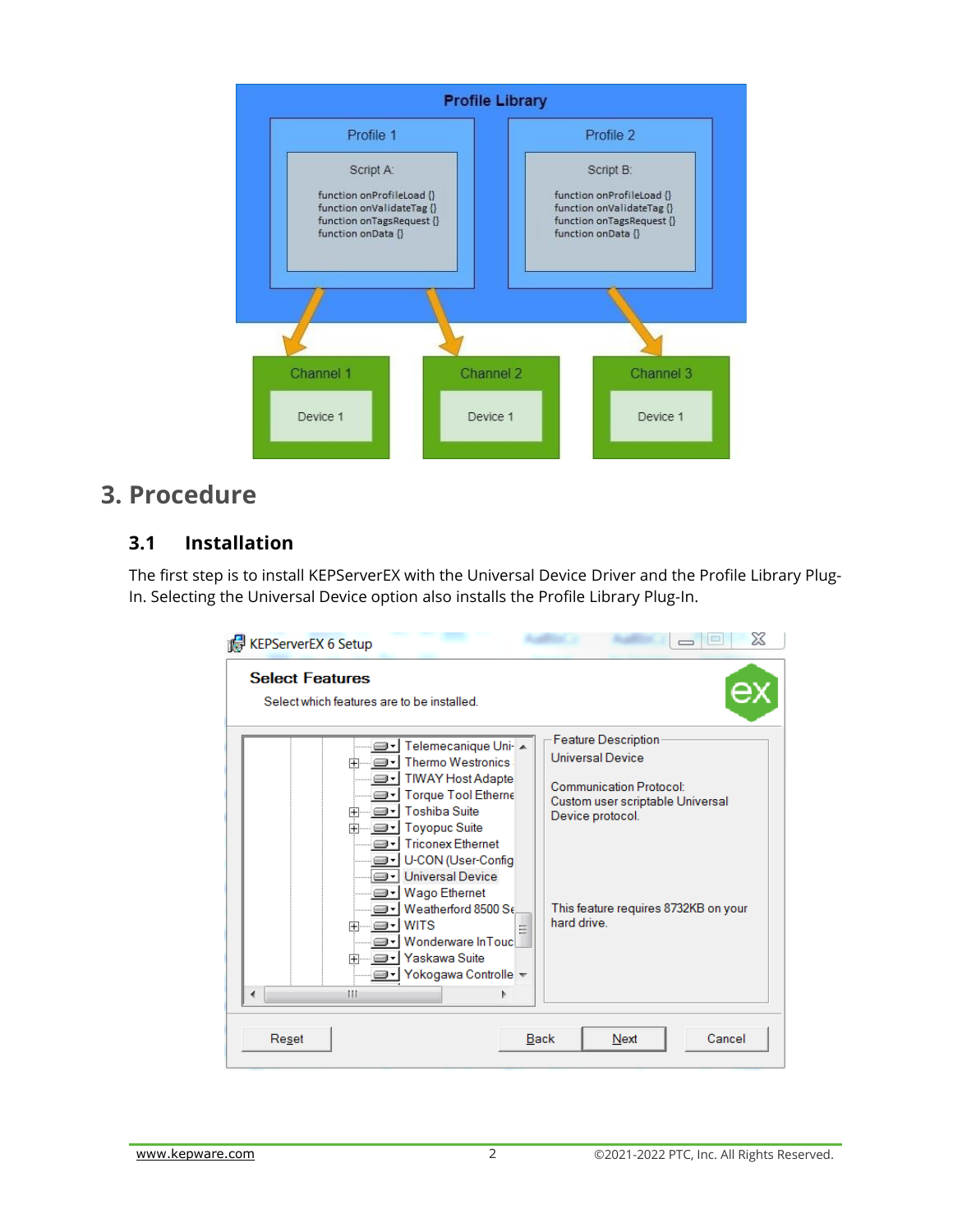## <span id="page-4-0"></span>**3.2 Understanding the Profile**



Before creating a channel and device and starting communications, a profile must be defined for the channel to link. The profile defines how the channel communicates with devices through a few main components:

**Name**: The user-facing name of the profile that appears in the Profile Library.

**Profile ID:** The next important piece of the profile is the Profile ID, formatted as an auto-generated GUID. The Profile ID is a unique identifier that the channel uses to establish a link to an existing Profile in the Profile Library. This allows for a project to have many channels linked to the same profile or to have channels linked to different profiles. Once this link is formed, the driver then knows what script it needs to use communicate with the device.

**Script**: The most important component of the profile is the JavaScript script property. This script is where to define the protocol-specific communication instructions that the driver will use to communicate with a Modbus device. Define the format and logic to build the data to be sent and received between the server and the target Modbus device.

**Description**: A description of the profile.

## <span id="page-4-1"></span>**3.3 Create a Profile with KEPServerEX Configuration**

- 1. Open the server Configuration.
- 2. Navigate to the Profile Library Plug-in in the left tree.
- 3. Right-click **Profile Library** and select **Add/New Profile….**

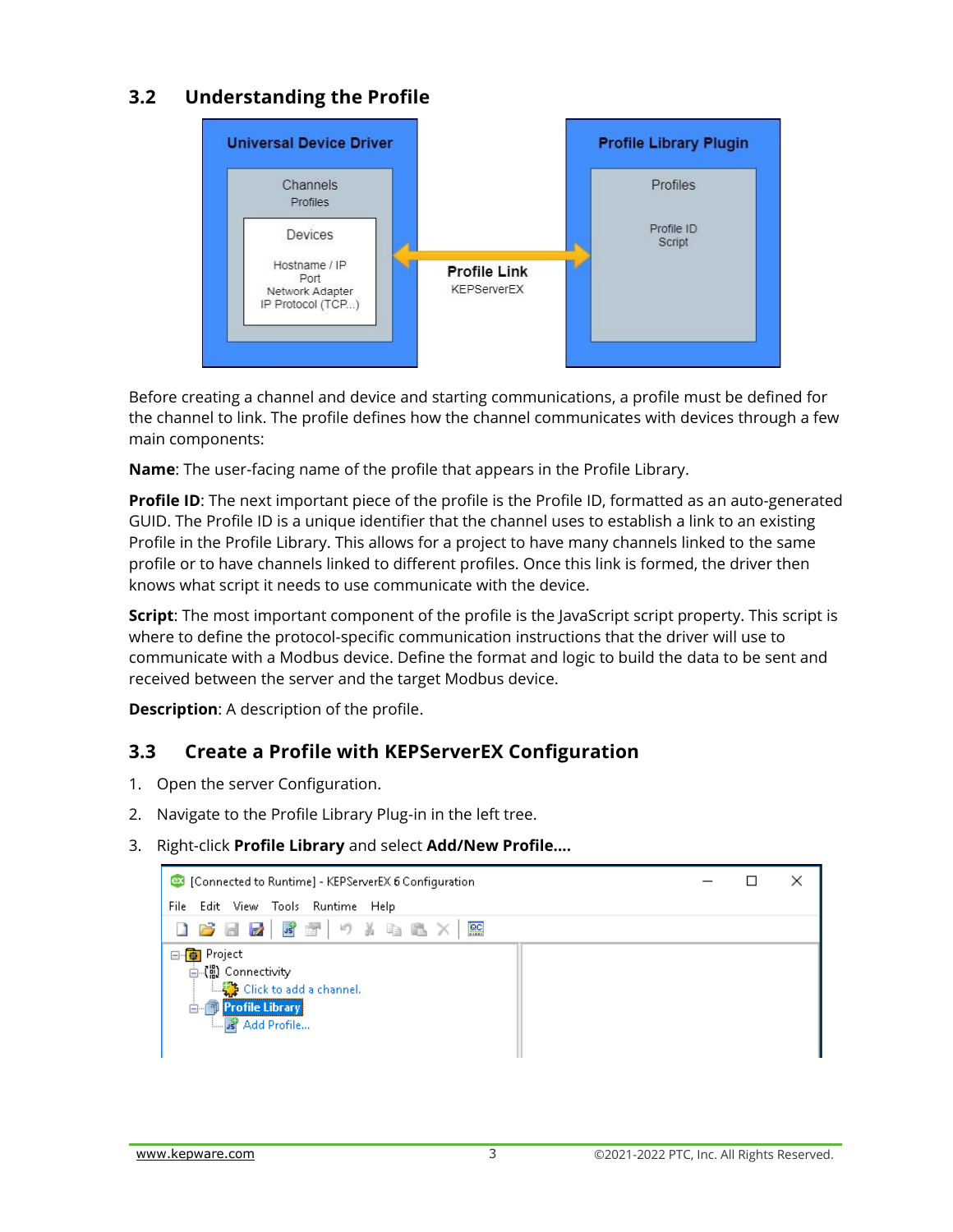4. Under the **General** property group, enter a Name and Description.

| ex Property Editor - Profile Library |                                      |                      |                     | ×    |
|--------------------------------------|--------------------------------------|----------------------|---------------------|------|
| Property Groups                      | Identification<br>Ξ                  |                      |                     |      |
| General                              | Name                                 | <b>ModbusProfile</b> |                     |      |
| Profile                              | Description                          |                      | a short description |      |
|                                      |                                      |                      |                     |      |
|                                      |                                      |                      |                     |      |
|                                      |                                      |                      |                     |      |
|                                      |                                      |                      |                     |      |
|                                      |                                      |                      |                     |      |
|                                      |                                      |                      |                     |      |
|                                      |                                      |                      |                     |      |
|                                      |                                      |                      |                     |      |
|                                      |                                      |                      |                     |      |
|                                      | <b>Name</b>                          |                      |                     |      |
|                                      | Specify the identity of this object. |                      |                     |      |
|                                      |                                      |                      |                     |      |
|                                      | Defaults                             | 0K                   | Cancel              | Help |

- 5. Locate the **Profile** property group.
- 6. Verify the Profile ID and default JavaScript profile script appear automatically.
- 7. Click **OK**. A profile has been created.

 $\mathfrak{g}$ 

## <span id="page-5-0"></span>**3.4 Create a Profile with the Configuration API**

Let's set up an empty profile to start. These steps use Postman [\(http://getpostman.com\)](http://getpostman.com/). Creating a blank profile fills in the default values of each of the components, which will be visible through a GET on the profile.

```
To create a profile access Postman and create a new POST request to the URL:
<host>:57412/config/v1/project/_profile_library/profiles
with body:
        { 
                "common.ALLTYPES_NAME": "ModbusProfile"
```

| POST $\vee$     | 127.0.0.1:57418/config/v1/project/_profile_library/profiles                                                                    | Params | Send |  |
|-----------------|--------------------------------------------------------------------------------------------------------------------------------|--------|------|--|
| Authorization ● | Body $\bullet$<br>Headers (1)<br>Pre-request Script Tests                                                                      |        |      |  |
|                 | $\bullet$ form-data $\bullet$ x-www-form-urlencoded $\bullet$ raw $\bullet$ binary $\bullet$ JSON (application/json) $\bullet$ |        |      |  |
| $1 - 1$         | "common.ALLTYPES NAME": "ModbusProfile"                                                                                        |        |      |  |

**Tip**: This guide uses ModbusProfile as the profile name.

1. Verify a new entry appears under the Profile Library Plug-In in the Configuration tree or when a GET is executed on the profile by the API endpoint at:

<host>:57412/config/v1/project/\_profile\_library/profiles/ModbusProfile.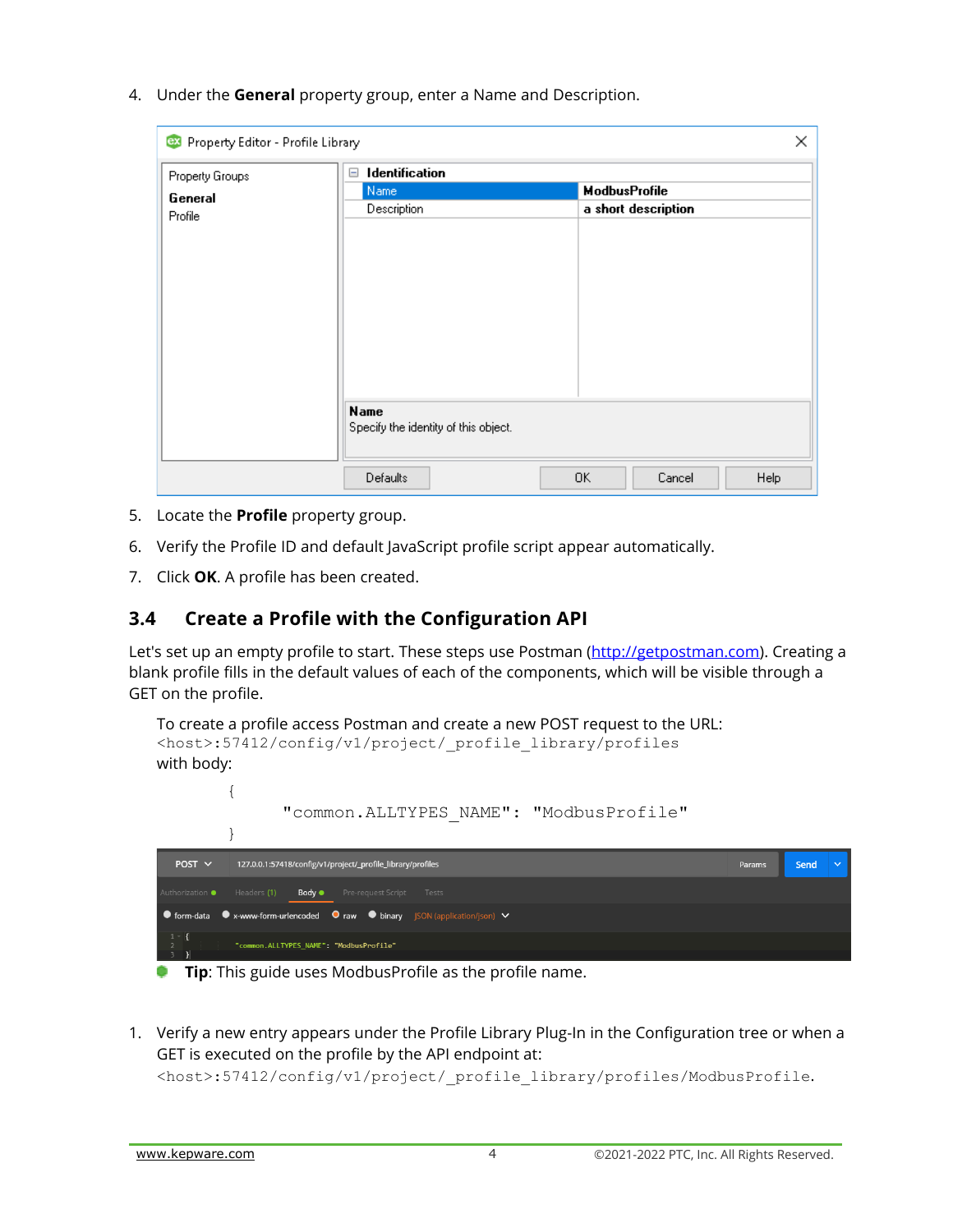| Project<br>糠<br>□ 【盟 Connectivity<br>Click to add a channel.<br>Profile Library<br><b>Js</b> ModbusProfile<br>:                                                                                                                                                                        |                                                                                                                                                                                                              |                                                                              |
|----------------------------------------------------------------------------------------------------------------------------------------------------------------------------------------------------------------------------------------------------------------------------------------|--------------------------------------------------------------------------------------------------------------------------------------------------------------------------------------------------------------|------------------------------------------------------------------------------|
| v http://127.0.0.1:57412/config/v1/project/_profile_library/profiles/ModbusProfile.<br>GET                                                                                                                                                                                             |                                                                                                                                                                                                              | <b>Send</b>                                                                  |
| Headers (9)<br>Pre-request Script<br>Authorization<br>Body<br>Tests<br>Params<br>Query Params                                                                                                                                                                                          | Settings                                                                                                                                                                                                     | <b>Cookies</b>                                                               |
| <b>KEY</b>                                                                                                                                                                                                                                                                             | VALUE                                                                                                                                                                                                        | <b>DESCRIPTION</b><br><b>Bulk Edit</b><br>000                                |
| Key                                                                                                                                                                                                                                                                                    | Value                                                                                                                                                                                                        | Description                                                                  |
| Cookies Headers (7) Test Results<br>Body<br>Preview<br>Visualize<br>Pretty<br>Raw<br>$JSON \sim$<br>$\overline{z}$                                                                                                                                                                     |                                                                                                                                                                                                              | ⊕<br>Status: 200 OK Time: 7 ms Size: 721 B Save Response v<br>$\blacksquare$ |
| $\mathbf{1}$<br>"PROJECT ID": 3570028298,<br>$\overline{2}$<br>"common.ALLTYPES_NAME": "ModbusProfile",<br>3<br>"common.ALLTYPES_DESCRIPTION": "",<br>Δ<br>"libudcommon.LIBUDCOMMON_PROFILE_ID": "bd20f897-6702-4805-88a6-4a52f8471c2b",<br>к<br>6<br>$(info)$ {}\n"<br>$\overline{7}$ | "libudcommon.LIBUDCOMMON_PROFILE_JAVASCRIPT": "function onProfileLoad () {return {version: \"2.0\", mode: \"Client\"};}\nfunction onValidateTag (info) {}\nfunction onTagsRequest (info) {}\nfunction onData |                                                                              |

2. Notice that the script is filled in with a partial template script with all the JavaScript function definitions necessary to create a profile. The profile ID has been filled in with a new ID.

## <span id="page-6-0"></span>**3.5 Edit the Script**

- 1. Launch a text or code editor to create a new JavaScript file.
- 2. Review the script one function at a time. There are four functions that must be implemented in the script to support solicited ethernet communications.
	- **onProfileLoad**: Retrieves driver metadata
	- **onValidateTag**: Verifies the address and data type created in the configuration or any dynamic tags created in an OPC client are valid for the end device connected
	- **onTagsRequest**: Builds a packet of bytes to transmit to the device across the wire.
	- **onData**: Interprets the response from the device and updates tag values or indicates is the read or write operation was successful based on the data in the response.
	- **Note:** onTagsRequest and onData can do much more then described in this example. These functions can be used to communicate with many kinds of protocols. For more information view the Profile Library Plugin Help documentation.
- 3. Build out the script one function at a time, use the following information to edit the script.

#### *Required function: onProfileLoad*

The **onProfileLoad** function is the first of these functions called by the driver. It retrieves driver metadata, identifying the interface between the script and the driver by specifying the version of UDD with which it was created as well as the mode. For more information on the mode please view the Profile Library plug-in help.

- **Note**: The only supported version is 2.0. Any other value is rejected, leading to failure of all subsequent functions. Any exception thrown out of any of the "framework" functions is caught and results in failure of the current operation. An exception thrown out of:
	- onProfileLoad causes all subsequent operations to fail until corrected
	- onValidateTag causes the tag address to be treated as "invalid"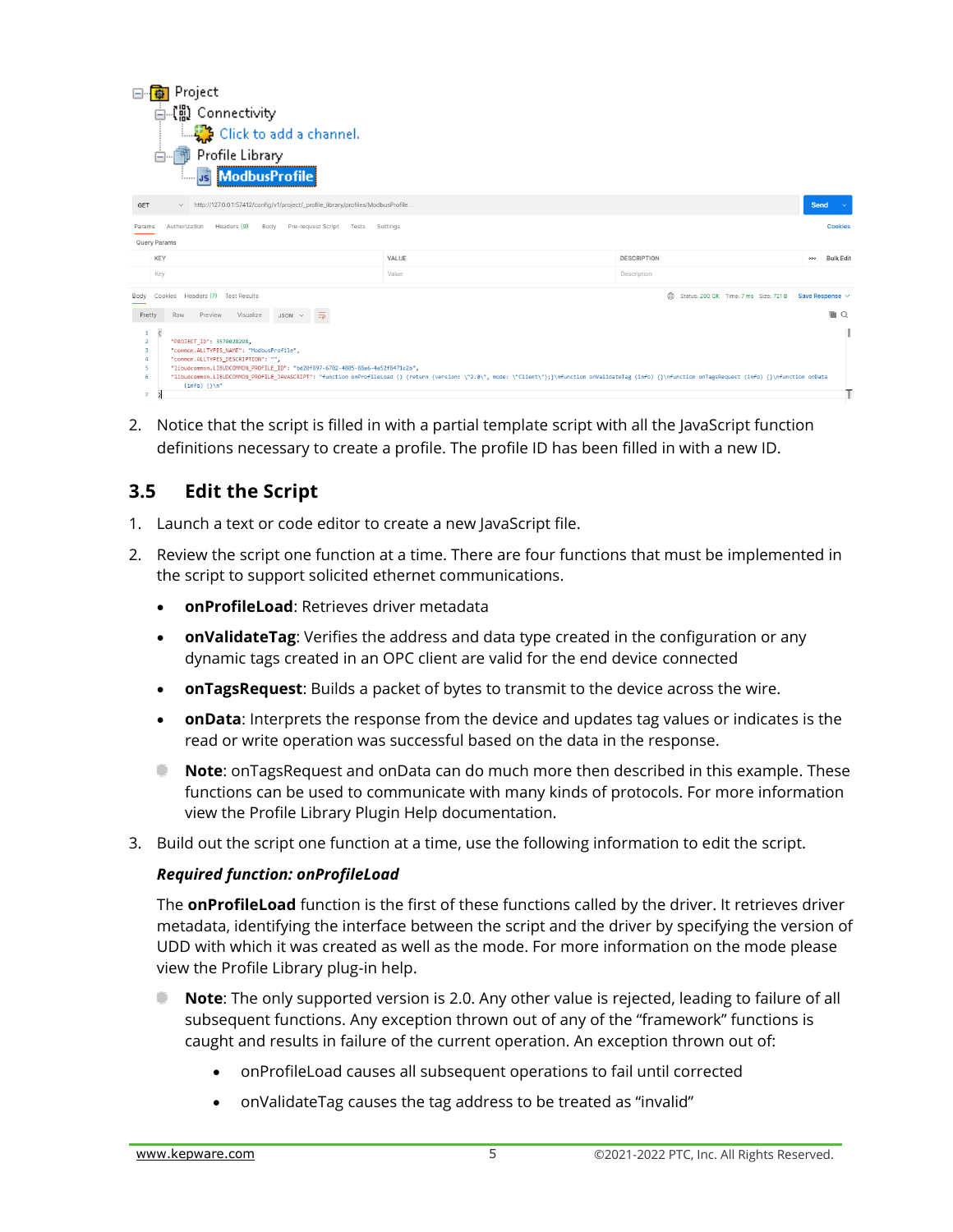- onTagsRequest causes the read or write operation on the current tag to fail
- onData causes the read or write operation on the current tag to fail

Below is the entire onProfileLoad function:

```
function onProfileLoad() {
   return { version: "2.0", mode: "Client" };
}
```
#### *Required function: onValidateTag*

The **onValidateTag** script function is to validate the address syntax of a tag and the data type, which is central to communicating with a device. In the case of a Modbus device, this function ensures that an address is a holding register in the supported range.

If desired, add logic to this function to modify various tag fields, such as providing a valid default data type or modify an address format to enforce consistency among tag addresses.

For the onValidateTag function in this Modbus example, review the sections:

```
// Validate the address is a holding register in the supported range
let tagAddress = info.tag.address;
try {
     let numericAddress = parseInt(tagAddress, 10);
     if ((numericAddress < 40001) || numericAddress > 49999 || isNaN(numericAddress)) {
         info.tag.valid = false;
         return info.tag;
     }
     info.tag.valid = true;
     return info.tag;
}
catch (e) {
     // Use log to provide helpful information that can assist with error resolution
     log("Unexpected error (onValidateTag): " + e.message);
     info.tag.valid = false;
     return info.tag;
}
```
The code above offers a look at the JavaScript object info that the driver provides to the script writer. This object is meant to hold data to be exchanged between the script and the driver. It checks the address received from the driver (info.tag.address) and verifies it is in the expected range for a Modbus holding register. If it's not in that range, fail the tag being added by setting the valid field of the tag to false:  $info.taq.valid = false$ .

```
// Provide a valid default data type based on register
// Note: "Default" is an invalid data type
let validDataTypes = {''3":} "Word", "4": "Word"}
if (info.tag.dataType === "Default") {
```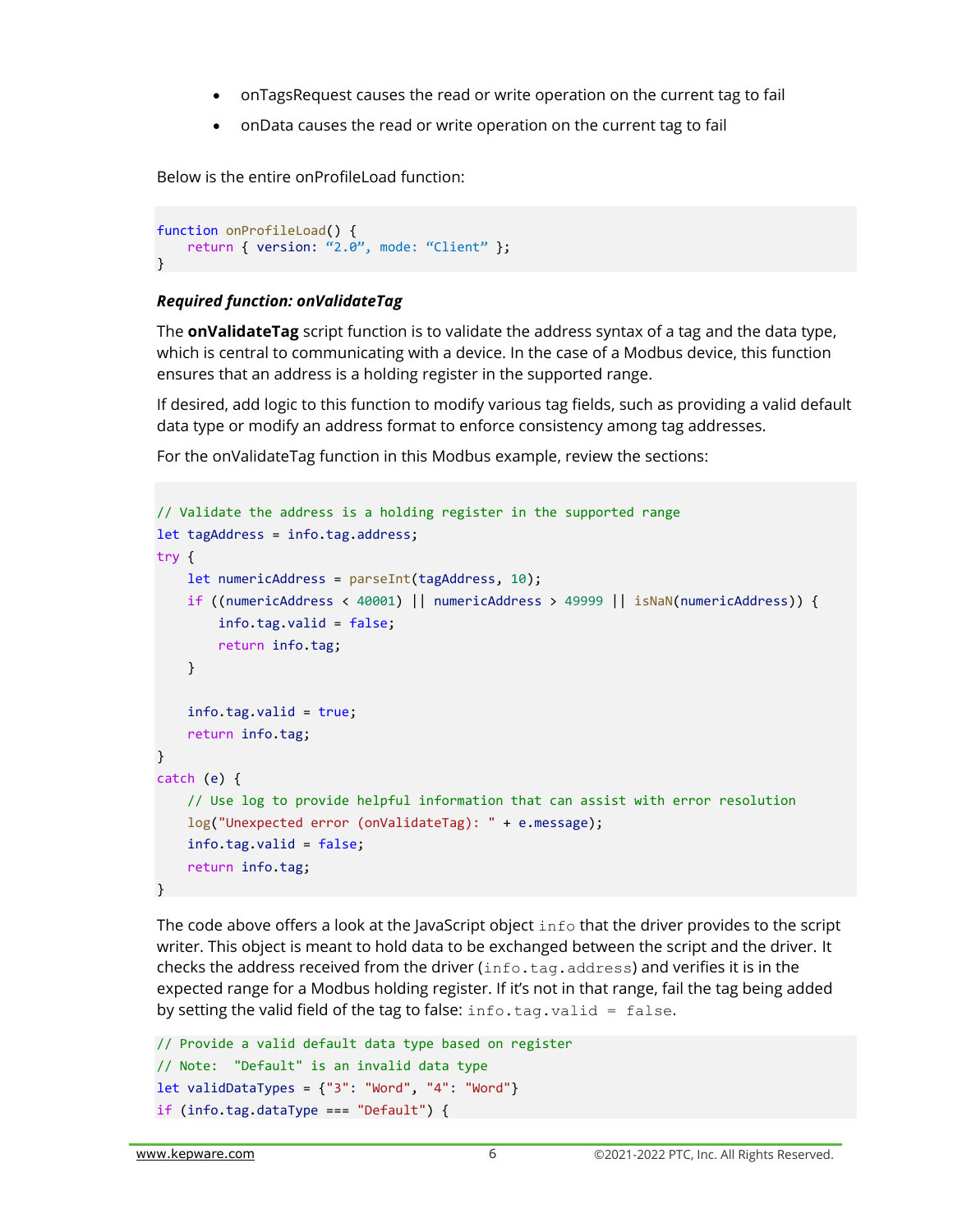```
 let registerChar = info.tag.address.charAt(0);
     info.tag.dataType = validDataTypes[registerChar];
}
/*
 * The regular expression to compare address to.
 * ^4 starts with '4'
 * 0* find zero or more occurrences of '0'
 * 1$ ends with '1' 
 */
let addressRegex = /^440*1\frac{1}{5};
// Correct a "semi-correct" tag address (e.g. 401 or 400001 --> 40001) with regex
if (addressRegex.test(info.tag.address)) {
    info.tag.address = "40001";}
```
The above code provides examples of logic to modify various tag fields. The first code block resets the data type if Default is initially selected. While Default is a KEPServerEx data type, it is an invalid return value for a tag data type (i.e. info.tag.dataType). As such, provide an appropriate and valid data type based on the register if the data type is set as Default.

The second code block uses a regex to recognize semi-correct addresses and modify them accordingly. In the above implementation, this logic adjusts tag addresses with too few or too many zeros; for example, '401' or '400001` is changed to '40001'.

Below is the entire onValidateTag function:

```
function onValidateTag(info) {
// Provide a valid default data type based on register
// Note: "Default" is an invalid data type
let validDataTypes = {''3":} "Word", "4": "Word"}
if (info.tag.dataType === "Default") {
     let registerChar = info.tag.address.charAt(0);
     info.tag.dataType = validDataTypes[registerChar];
}
/*
 * The regular expression to compare address to.
 * ^4 starts with '4'
 * 0* find zero or more occurrences of '0'
 * 1$ ends with '1' 
 */
let addressRegex = /^440*1\frac{1}{5};
// Correct a "semi-correct" tag address (e.g. 401 or 400001 --> 40001) with regex
if (addressRegex.test(info.tag.address)) {
```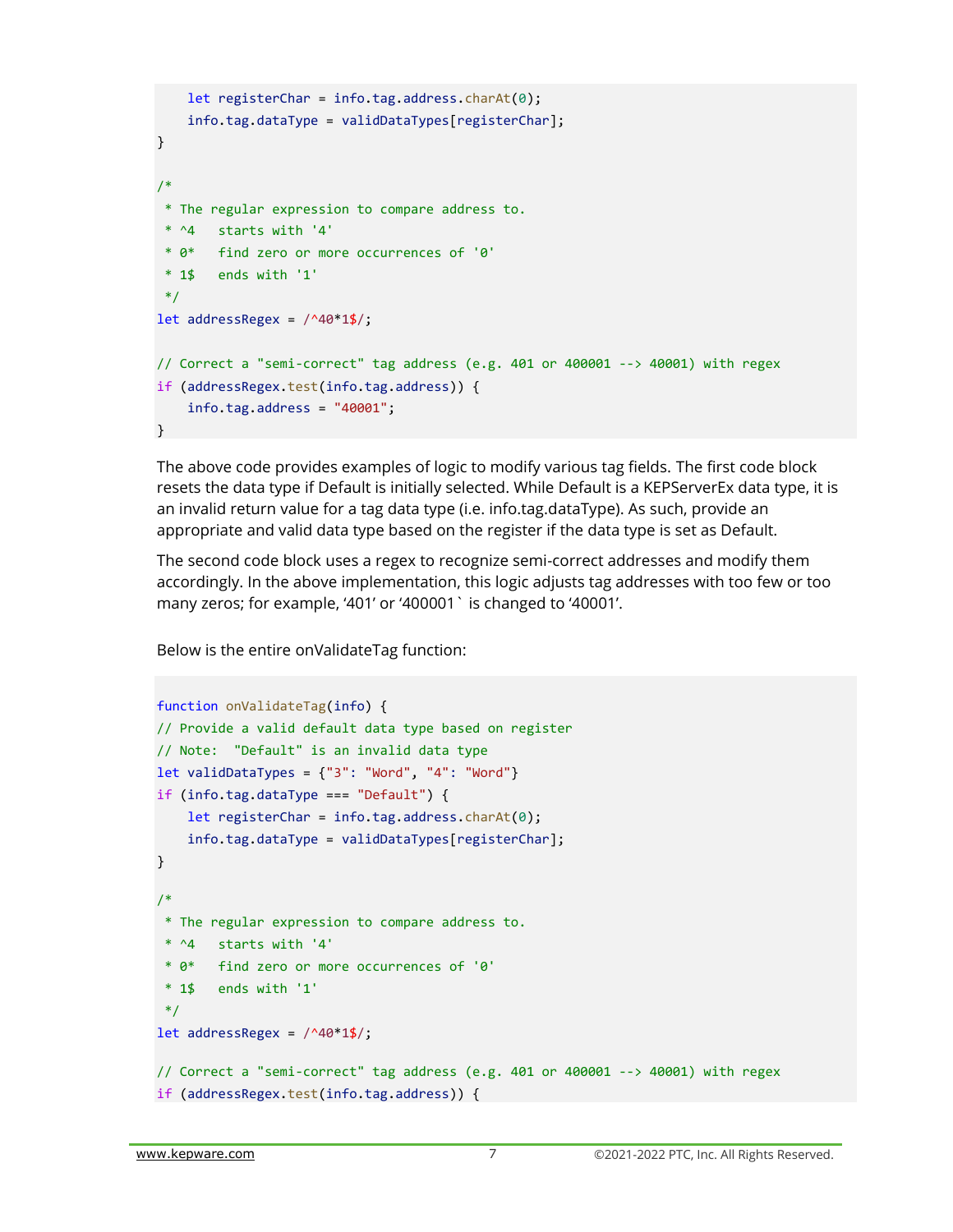```
info.tag.address = "40001";}
// Validate the address is a holding register in the supported range
let tagAddress = info.tag.address;
try {
let numericAddress = parseInt(tagAddress, 10);
if ((numericAddress < 40001) || numericAddress > 49999 || isNaN(numericAddress)) {
         info.tag.valid = false;
         return info.tag;
     }
     info.tag.valid = true;
     return info.tag;
}
catch (e) {
// Use log to provide helpful information that can assist with error resolution
     log("Unexpected error (onValidateTag): " + e.message);
     info.tag.valid = false;
     return info.tag;
}
}
```
#### *Required function: onTagsRequest*

The **onTagsRequest** script function builds a packet of bytes that is sent to the target Modbus device. In the example implementation, the onTagsRequest function makes use of two helper functions to build action-specific packet: BuildReadMessage and BuildWriteMessage:

```
function onTagsRequest(info) {
let action = "Fail";
if (info.type === "Read") {
     let readData = BuildReadMessage(info.tags);
     // Evaluate if the data was successfully built
     if (readData.length === 12) {
         action = "Receive";
     }
     return { action: action, data: readData };
} else if (info.type === "Write") {
    SENTWRITEDATA = BuildWriteMessage(info.tags);
     // Evaluate if the data was successfully built
     if (SENTWRITEDATA.length === 12) {
```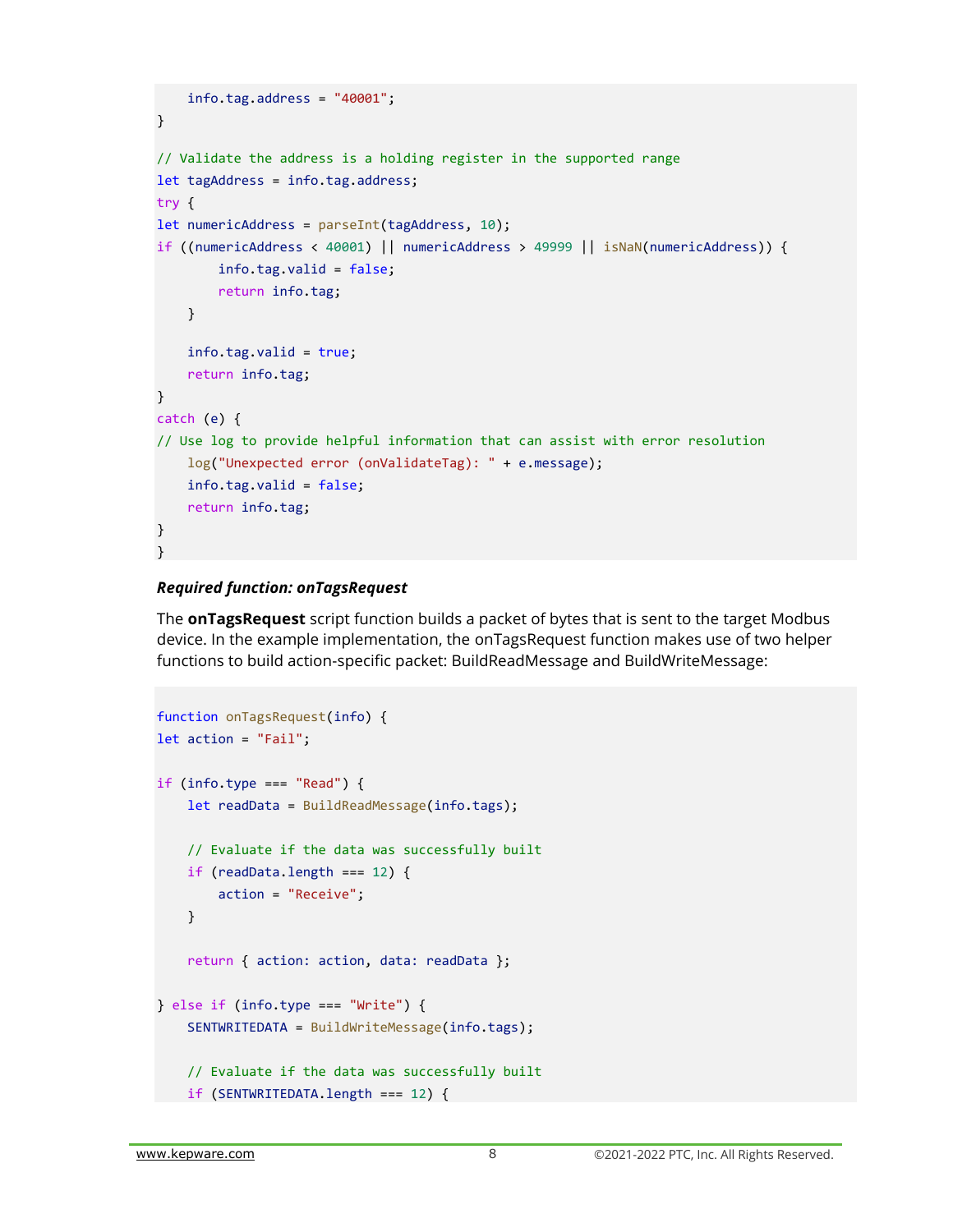```
 action = "Receive";
     }
     return { action: action, data: SENTWRITEDATA };
}
}
```
Unlike the onTagsRequest function, these helper functions are not required; they help make the script more manageable. Let's dive into these helper functions now.

#### *Helper Function: BuildReadMessage*

This function builds into the packet the function code for a Modbus read to ensure that the read is on the appropriate address(es). Most of the Modbus-specific pieces of this snippet are documented in code comments with the important parts called out.

**Note**: While the Modbus protocol supports blocking / bulk read and write functionality, version 1.0 of the Universal Device Driver does not. Only one tag can be processed at a time. As such, the tags parameter is expected to be an array containing a single tag element.

```
function BuildReadMessage (tags) {
// This should never happen, but it's best practice
if (tags.length === 0) {
     throw "No tags were requested for read request.";
}
// Sort the Modbus registers low to high
let registers = [];
for(let i=0; i<tags.length; i++) { registers[i] = parseInt(tags[i].address, 10); }
registers.sort (sortNumber);
// Find the lowest register, and the number of registers required to read the whole block
let first = registers[0];
let count = registers[registers.length - 1] - first + 1;
// Get the zero-based register index to make the request
first = 40001;
```
The code above checks the tags component of the JavaScript object info (i.e.  $info$ .  $taq$ s). This component holds an array of tags. Each tag has an address used to build a request packet for a read. The beginning of this section of code ensures that the driver has given a tag to build a request packet. If the length of the tags array is zero, it exits the function because there's no reason for the driver to build a request packet if no tag – and in turn, no address – is provided.

```
// Update the transaction ID in the stateful transaction object
if (TXID === undefined) {
    TXID = 0;
} else {
     TXID++;
}
```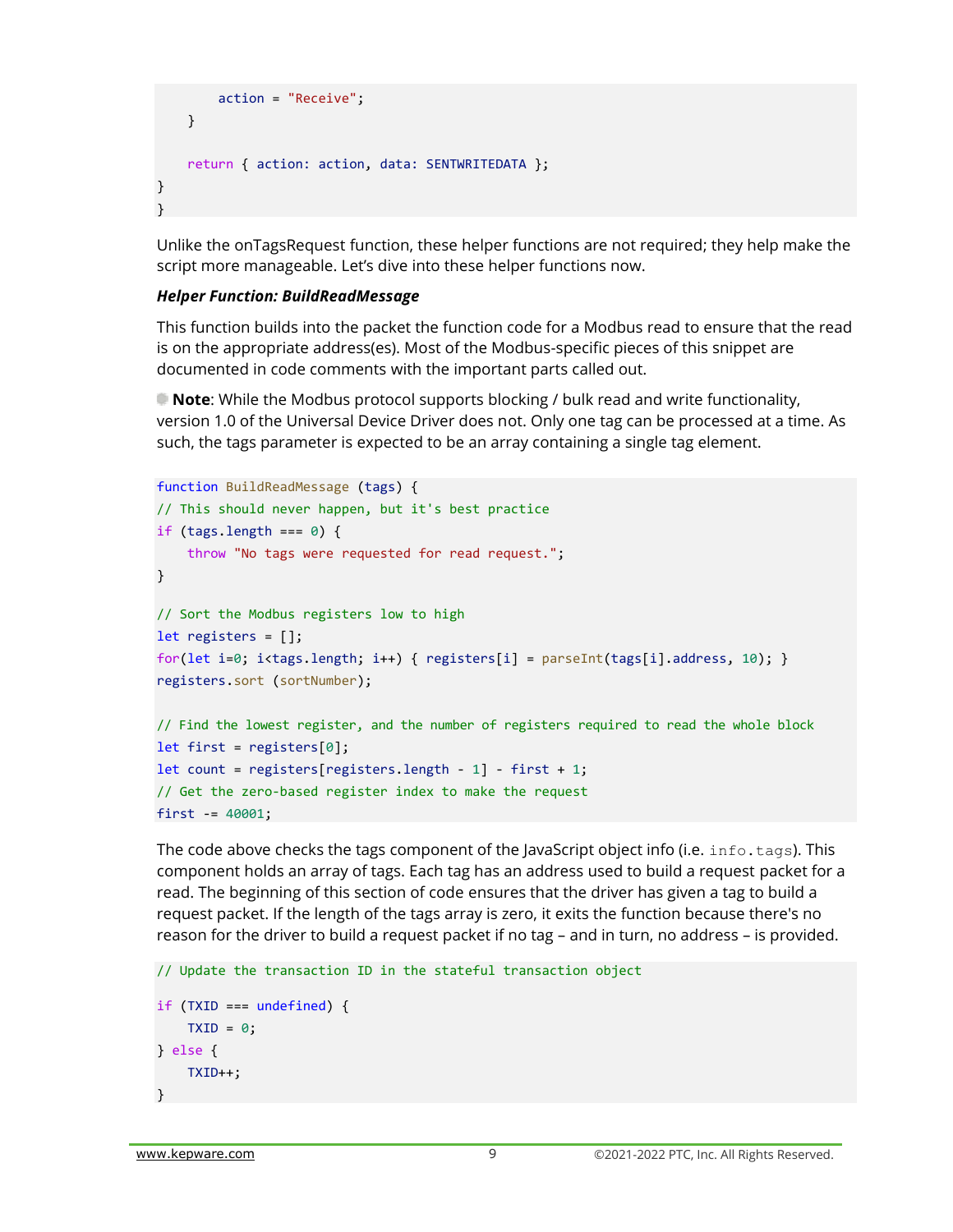JavaScript is not a strongly typed language, making it possible to modify a variable's type or composition at runtime. This is something to take advantage of within the BuildReadMessage function. The above code snippet updates the value of a global variable TXID, which represents a transaction ID exchanged between the script and the driver. Use this global variable to keep track of the number of times it is building packets to transmit to the device. It's important to keep track of this because the transaction ID is a necessary part of the Modbus protocol, as seen in the next step. TXID is stateful between transactions because it is shared between the script and driver and maintains state across transactions. Every time this function is called, the transaction ID value maintains the state it was the last time it was changed at runtime.

```
// Build the Modbus Ethernet data
let data =
// ----Transaction ID------|-Protocol--|---Length--|Server|-Fxn-|
[hiByte(TXID), loByte(TXID), 0x00, 0x00, 0x00, 0x06, 0x00, 0x03,
------Starting Address-------|-------Register count--------|
hiByte(first), loByte(first), hiByte(count), loByte(count)]
```
The above shows the packet being constructed. It is an array of bytes to be sent to the Modbus device. The code comments the different parts of the packet that are defined in the Modbus protocol; for instance, the TXID described earlier is used in the protocol as the top two bytes.

**Note**: Only bytes are currently supported for the data array.

Below is the entire BuildReadMessage function:

```
function BuildReadMessage (tags) {
// This should never happen, but it's best practice
if (tags.length === 0) {
     throw "No tags were requested for read request.";
}
// Sort the Modbus registers low to high
let registers = [];
for(let i=0; i<tags.length; i++) { registers[i] = parseInt(tags[i].address, 10); }
registers.sort (sortNumber);
// Find the lowest register, and the number of registers required to read the whole block
let first = registers[0];
let count = registers[registers.length - 1] - first + 1;
// Get the zero-based register index to make the request
first = 40001;
// Initialize or update the transaction ID in the stateful transaction object
if (TXID === undefined) {
    TXID = 0;} else {
    TXID++;
```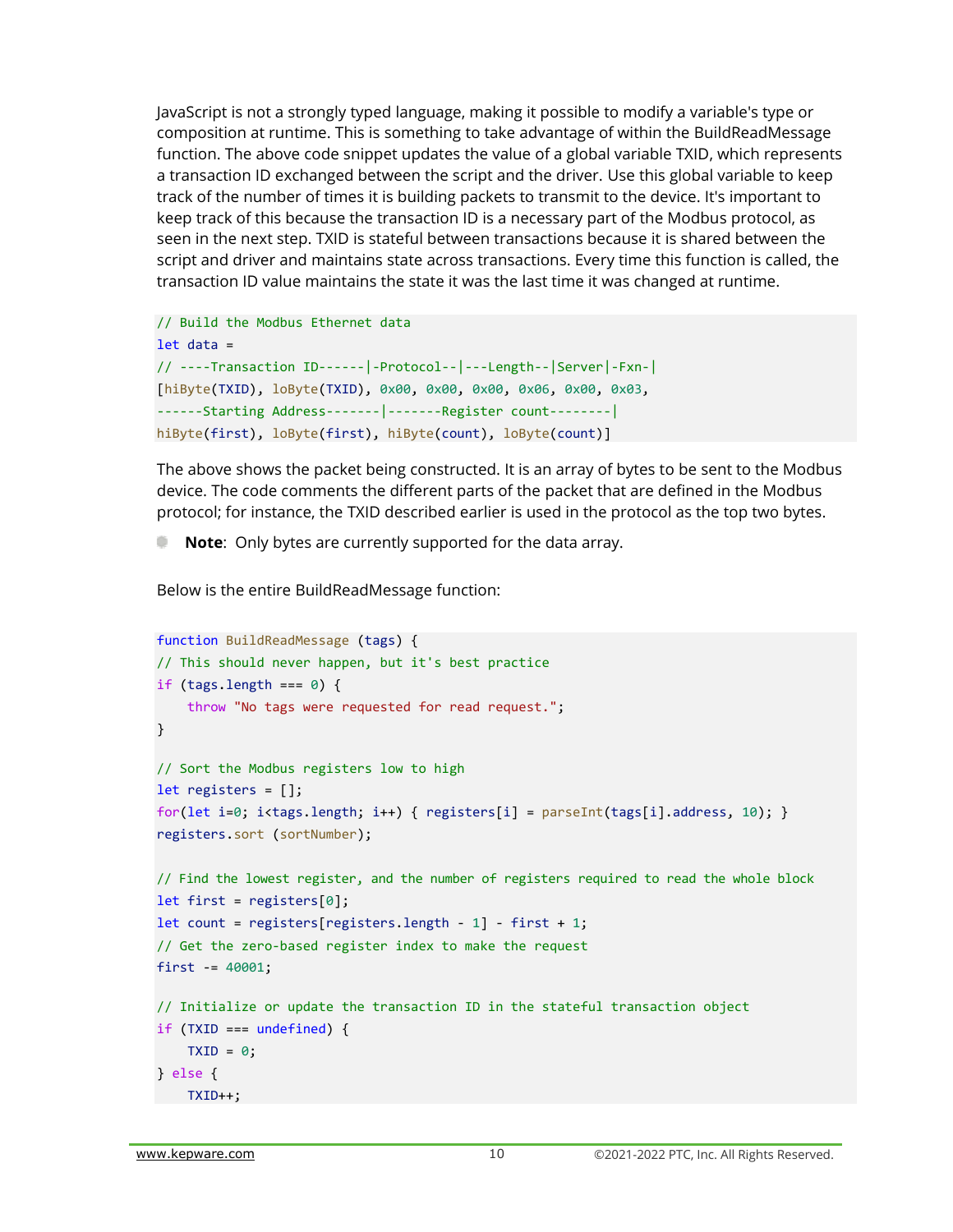```
}
// Build the Modbus Ethernet data
let data =
// ----Transaction ID------|-Protocol--|---Length--|Server|-Fxn-|------Starting Address---
-
[hiByte(TXID), loByte(TXID), 0x00, 0x00, 0x00, 0x06, 0x00, 0x03, hiByte(first),
---|-------Register count--------|
loByte(first), hiByte(count), loByte(count)]
return data;
}
```
#### *Helper Function: BuildWriteMessage*

The BuildWriteMessage function is similar to the BuildReadMessage function in that it assists with building an array of bytes to send the device. However, this function facilitates writing a value to, rather than reading a value from, a Modbus device.

**Note**: Not all devices support writes. If the target device does support writes, the BuildWriteMessage function – in conjunction with the ParseWriteMessage function – provides an example of how to implement this functionality.

```
// This should never happen but it's best practice
if (tags.length === 0) {
     throw "No tags were requested for write request.";
}
// Sort the Modbus registers low to high
let register = parseInt(tags[0].address, 10);
register -= 40001;
// Get the value to write which is located in the first
// element in the tags[n].value object
let value = parseInt(tags[0].value);
```
The code above assigns the integer value of the tag address to the variable register. Additionally, is assigns the value of the first tag value to the variable value since KEPServerEX only allows single writes.

```
// Build the Modbus Ethernet data
let data =
   // ----Transaction ID-----|-Protocol--|---Length--|Server|-Fxn-|
    \Gamma hiByte(TXID), loByte(TXID), 0x00, 0x00, 0x00, 0x06, 0x00, 0x06,
       --------Starting Address----------|-------value to write--------|
       hiByte(register), loByte(register), hiByte(value), loByte(value)
```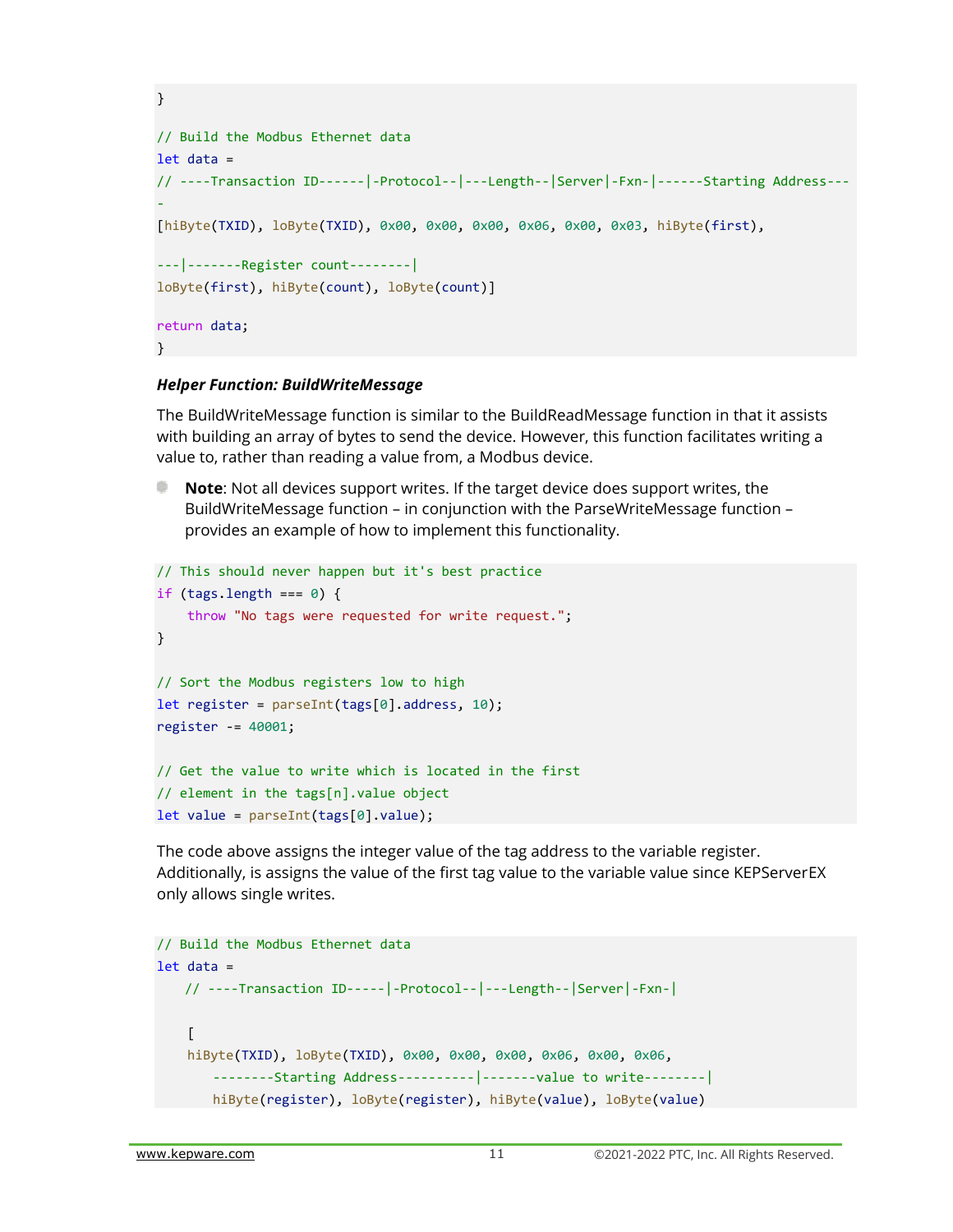```
 ];
```
#### return data;

The above shows how to build up a write packet, which is very similar to building a read packet within the BuildReadMessage function.

#### *Required function: onData*

The **onData** script function parses the array of bytes received from a Modbus device. In the example implementation, as was the case with the onTagsRequest function, the onData function uses two helper functions to parse responses from a Modbus device: ParseReadMessage and ParseWriteMessage:

```
function onData(info) {
let parseAction = "Fail";
if (info.type === "Read") {
     let tags = ParseReadMessage(info.tags, info.data);
     // Evaluate if the data was successfully parsed from the packet
     if (tags[0].value != null) {
         parseAction = "Complete";
     }
     return { action: parseAction, tags: tags };
} else if (info.type === "Write") {
     parseAction = ParseWriteMessage(info.data);
     return { action: parseAction, tags: info.tags };
}
}
```
#### *Helper Function: ParseReadMessage*

This function's purpose is to parse an incoming packet into a tag value to update the respective tag in the server. The incoming packet is passed to the script via the JavaScript object information as the returned byte array is contained in its data component (i.e.  $info.data)$ . The function determines what information is important based on the protocol specification and extracts the value for the tag/address. This value is assigned to the value field of the tag (e.g. info.tags[0].value) and then returned from the function, which is how the tag is updated in the server.

**Note:** As noted previously, version 1.0 of the Universal Device Driver does not support blocking / bulk reads or writes. Only a single tag can be processed at a time.

```
function ParseReadMessage(tags, data) {
// This should never happen but it's best practice
```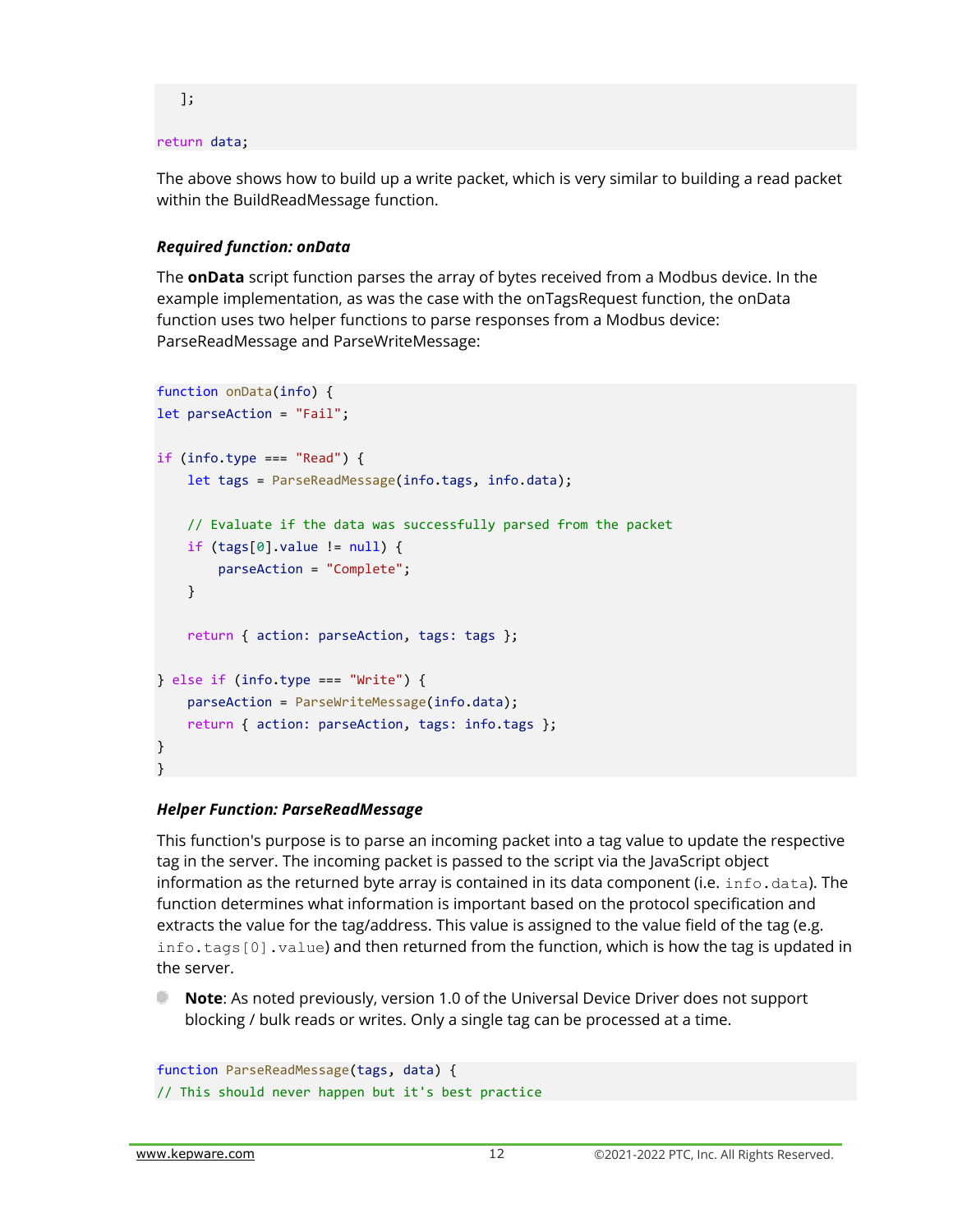```
if (tags.length === \theta) {
     throw "No tags were requested for read request.";
}
// Convert the string addresses to integers (e.g. 40001)
let registers = [];
for(let i=0; i<tags.length; i++) { registers[i] = parseInt(tags[i].address, 10); }
// Find the lowest numbered register - this is the starting address 
let startingAddress = Array.min (registers);
// MBE Response values start here:
let offset = 9;
// Enough bytes?
if (data.length < offset + 2 * registers.length) {
     throw "Invalid response from device";
}
```
The code above performs error checking and getting some information about the transaction.

```
// Iterate the registers and lookup the response value for each
for (let i = 0; i < registers.length; ++i) {
     // Calculate the index of this register's value in the response buffer
     let index = registers[i] - startingAddress;
     // Extract it from the response buffer
    let hi = data[2*index + offset];
    let \text{lo} = \text{data}[2^* \text{index} + \text{offset} + 1]; tags[i].value = (wordFromBytes (hi, lo));
}
```
#### return tags;

The code above extracts the value returned from the device and assigns it to the appropriate tag to be used to update the tag value in the server. The result is an updated tags component of the JavaScript object info to be shared with the driver and ultimately used to update the tag values in the server.

Below is the entire ParseReadMessage function.

```
function ParseReadMessage(tags, data) {
// This should never happen but it's best practice
if (tags.length === 0) {
     throw "No tags were requested for read request.";
}
// Convert the string addresses to integers (e.g. 40001)
let registers = [];
```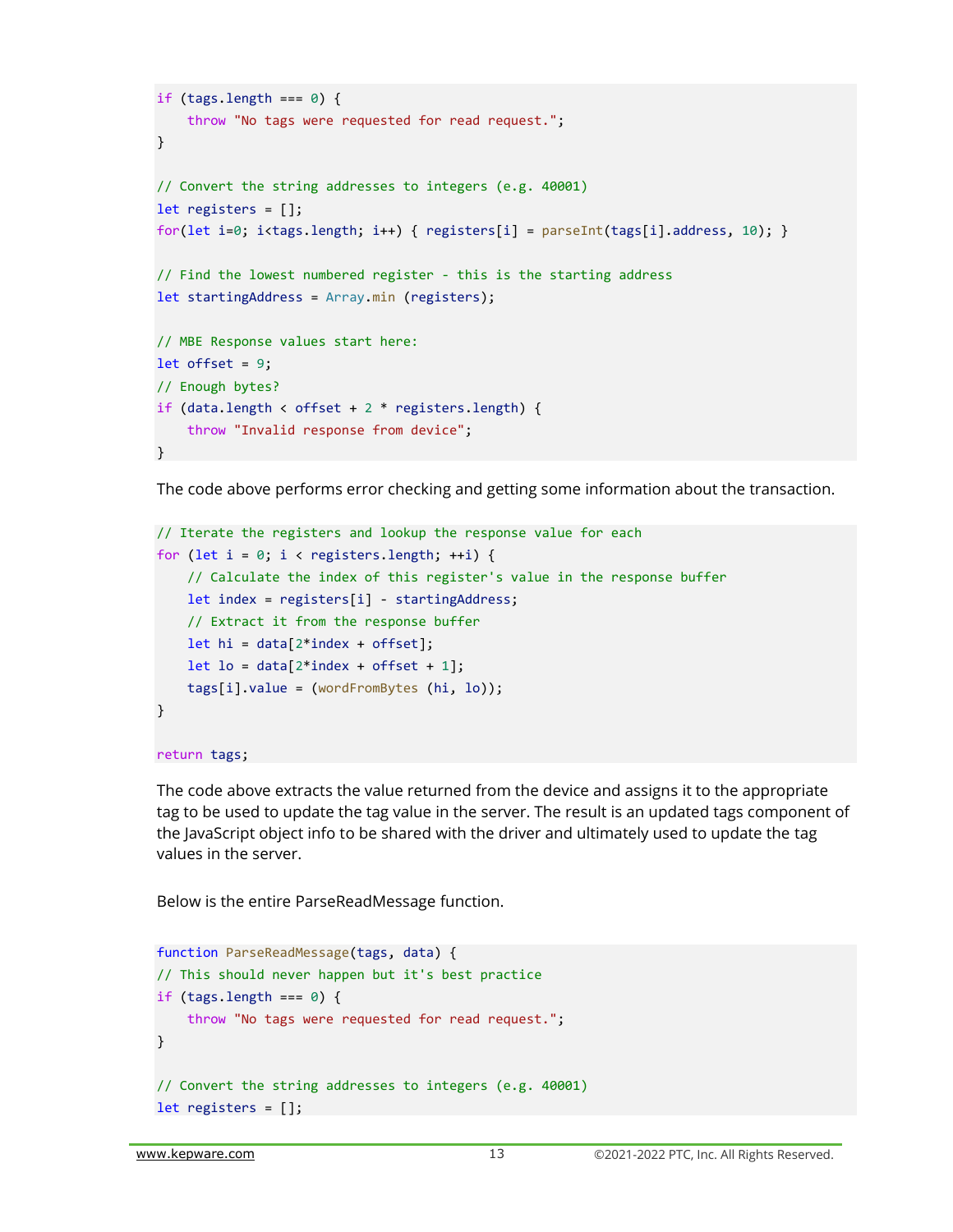```
for(let i=0; i<tags.length; i++) { registers[i] = parseInt(tags[i].address, 10); }
// Find the lowest numbered register - this is the starting address 
let startingAddress = Array.min (registers);
// MBE Response values start here:
let offset = 9;
// Enough bytes?
if (data.length < offset + 2 * registers.length) {
     throw "Invalid response from device";
}
// Iterate the registers and lookup the response value for each
for (let i = 0; i < registers.length; ++i) {
     // Calc the index of this register's value in the response buffer
     let index = registers[i] - startingAddress;
     // Extract it from the response buffer
    let hi = data[2*index + offset];
    let lo = data[2*index + offset + 1];
     tags[i].value = (wordFromBytes (hi, lo));
}
return tags;
}
```
#### *Helper Function: ParseWriteMessage*

The purpose of the ParseWriteMessage function is to determine if the write was successful. Most devices respond that the request was received and executed. In the case of Modbus, the response echoes the request, which makes it possible to compare the returned message with the sent message that was saved in the global variable SENTWRITEDATA.

Below is the entire ParseWriteMessage function:

```
function ParseWriteMessage(data) {
// Modbus echoes a write request so if the data sent
// does not match the data received, then the write fails
SENTWRITEDATA.forEach((e1) => data.forEach((e2) => {
     if (e1 !== e2) {
         return "Fail";
     }
}));
return "Complete";
}
```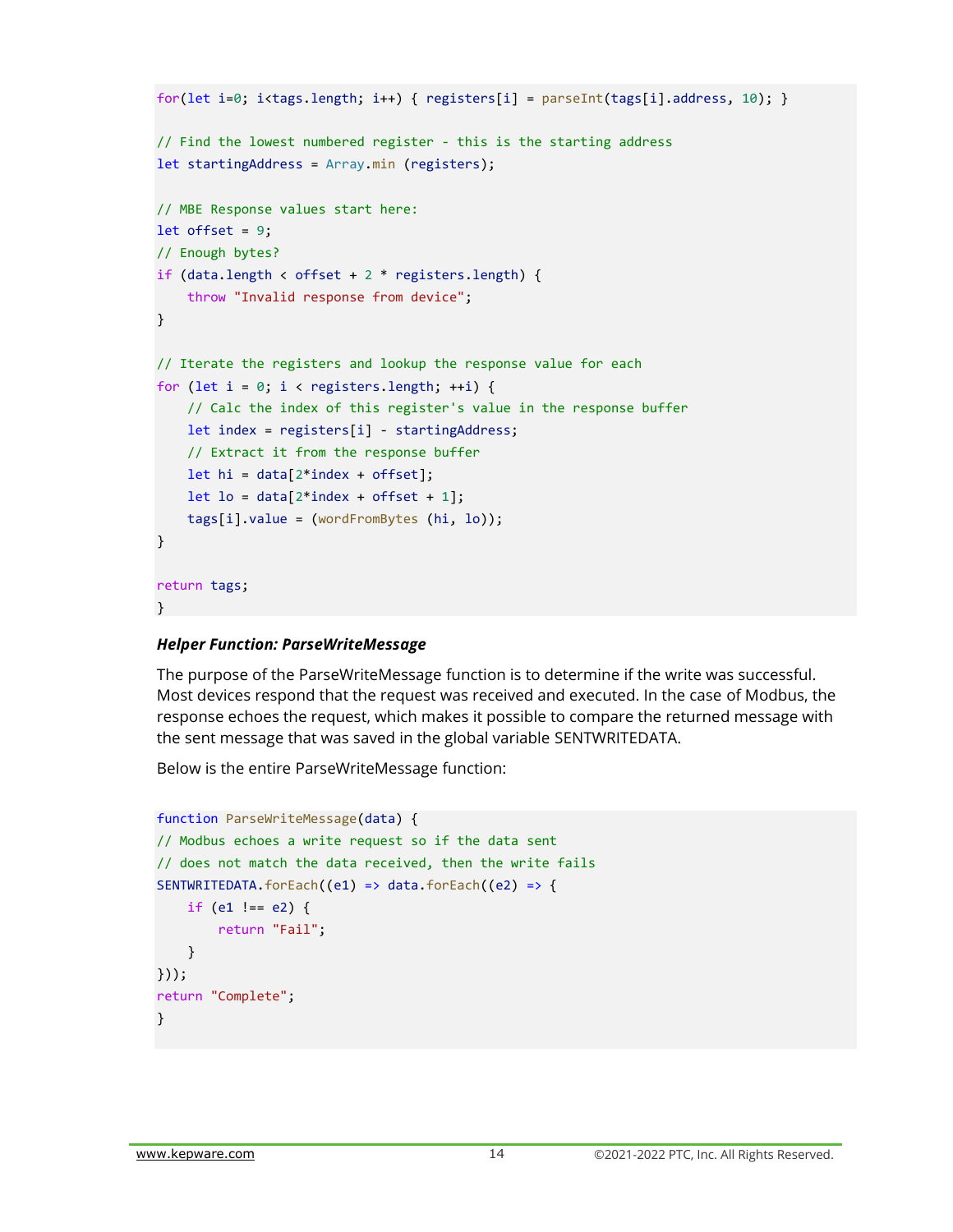## <span id="page-16-0"></span>**3.6 Update the Profile**

Now that script implementation is complete, replace the template script in the profile with the finalized script.

### <span id="page-16-1"></span>**3.6.1 Using Server Config**

- 1. Open the property editor for the new profile created in this exercise.
- 2. Load the profile in the **Script** field by copying the content of entire JavaScript file and paste it into the **Script** field in the property editor OR clicking the ellipses (**…**) at the right of the Script text box to launch a file browser to locate the JavaScript file and click **OK**.

| ex Property Editor - Profile Library |                                         |                                                                                 |        |          |
|--------------------------------------|-----------------------------------------|---------------------------------------------------------------------------------|--------|----------|
| <b>Property Groups</b>               | Profile<br>$\qquad \qquad \blacksquare$ |                                                                                 |        |          |
| General                              | ID                                      | faddc116-288a-4e3e-9cbc-b7389a61b20f                                            |        |          |
| <b>Profile</b>                       | Script                                  |                                                                                 |        | $\cdots$ |
|                                      | <b>Script</b><br><b>Defaults</b>        | The javascript implementation of the functions required by the framework.<br>OK | Cancel | Help     |

- **Note**: The property editor only accepts multi-line text that uses Linux line endings (\n character) and not Windows line endings (\r\n characters). If a pasted script appears with only the first line, use your text editor to remove all line endings or convert them to Linux (\n character) line endings.
- 3. Click **OK**.

#### <span id="page-16-2"></span>**3.6.2 Using the Configuration API**

1. Create a PUT to the profile at URL

```
<host>:57412/config/v1/project/_profile_library/profiles
```
#### with body:

```
{
      "FORCE_UPDATE": true,
      "libudcommon.LIBUDCOMMON_PROFILE_JAVASCRIPT": <ESCAPED SCRIPT>
}
```
- 2. This script is put into the PUT body where <ESCAPED SCRIPT> is. Note is that this script needs to be 'escaped' before being pasted in; JSON characters (e.g. many symbols, including, but not limited to '\' '/') need to be marked with quotes so that they are interpreted as plain text and not as json formatting characters.
	- a b **Tip**: There are many tools online that can be used to complete such a task, such as https://www.freeformatter.com/json-escape.html.
- 3. Execute the PUT request.
- 4. The profile is created and ready to start communicating with the device.
- 5. Re-initialize the server.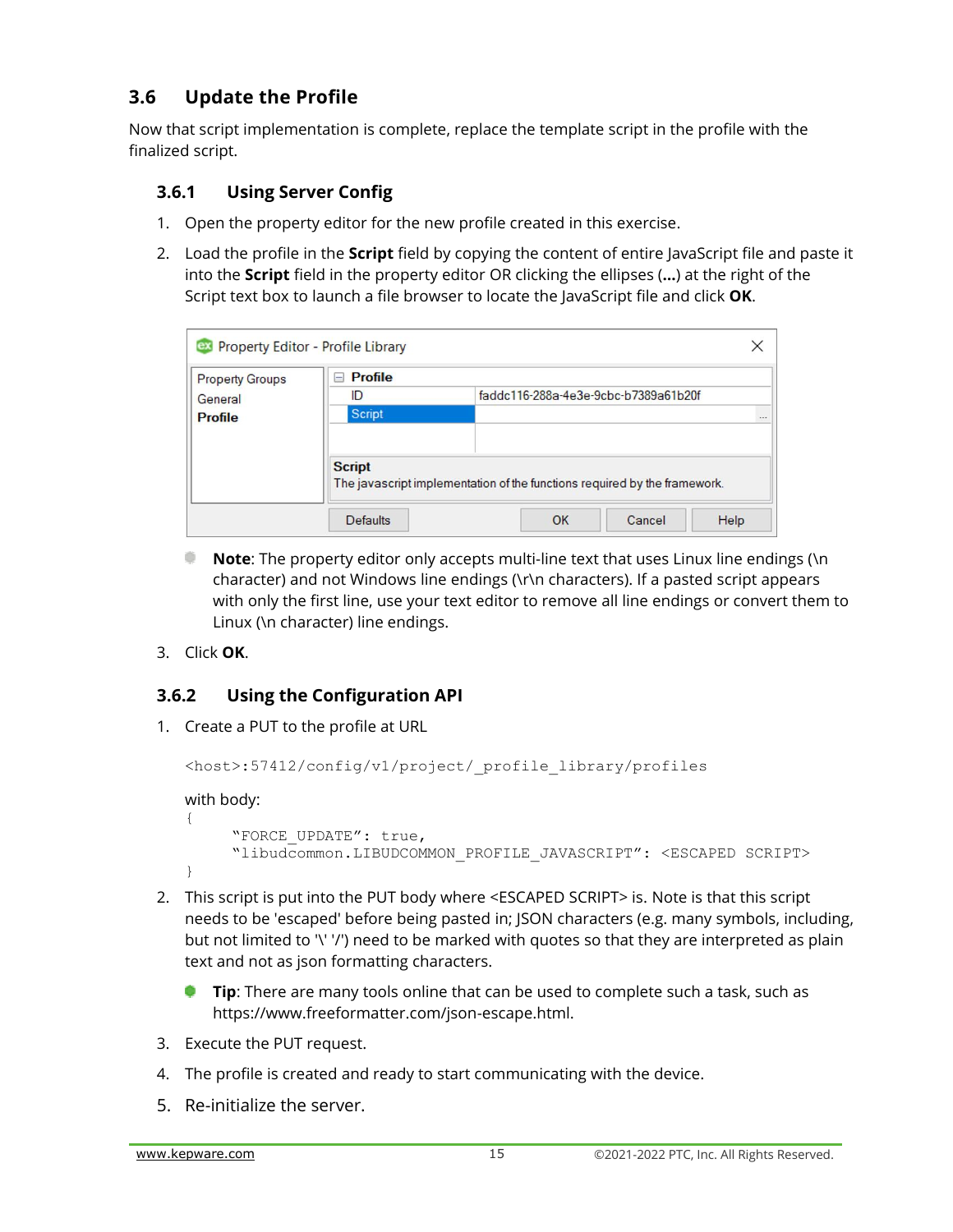## <span id="page-17-0"></span>**3.7 Create a Channel to Use the Profile**

The next step is to configure a channel using the Universal Device driver. This guide leaves most settings at the defaults.

- 1. Create a new Universal Device channel (named Universal Device in this guide).
- 2. Click **Next** through to the Profile ID page of the channel creation wizard.
- 3. Ensure the new channel is linked to the new profile just created.
- 4. The Profile ID value is a randomly generated GUID and should be copied from the ID field of the profile (in this example case 36d3ec6b-91a7-40a6-ab92-1e364e767092).

| Add Channel Wizard                                       | × |
|----------------------------------------------------------|---|
| A unique identifier for the profile.                     |   |
| ID:<br>36d3ec6b-91a7-40a6-ab92-1e364e767092<br>$\bullet$ |   |
| Cancel<br>Next                                           |   |

5. Leave all other values at the defaults, click **Next**, then **Finish**.

## <span id="page-17-1"></span>**3.8 Create a Modbus Ethernet Device**

The next step is to configure a device under the new channel. This guide leaves most settings at the defaults, but updates the Destination IP or Hostname and the Port Number to connect to a Modbus server device (the steps would work for any Modbus device).

- 1. Select the new channel in the tree.
- 2. Right-click and choose **New Device…**.
- 3. Enter a name for the new device and click **Next**.
- 4. Accept or change the defaults, then click **Next**.
- 5. For the **Destination IP or Hostname** value, enter 127.0.0.1.
- 6. For the **Port Number**, enter 502.
	- **Tip:** If you prefer to run this example with UDP as the

| Indicate the correct protocol to use when communicating with the device. |   |
|--------------------------------------------------------------------------|---|
|                                                                          |   |
| IP Protocol:                                                             |   |
| TCP/IP                                                                   |   |
|                                                                          |   |
| Specify the destination IP address or hostname.                          |   |
| Destination IP or Hostname:                                              |   |
| 127,0,0,1                                                                | Q |
|                                                                          |   |
| Specify the port number to use when communicating with the device.       |   |
| Port Number:                                                             |   |
|                                                                          |   |
| 502<br>$\odot$                                                           |   |

underlying transport protocol please choose UDP for the IP Protocol property and set the Source- and Destination- IP/Port as described in the UDD help document.

 $\overline{\phantom{a}}$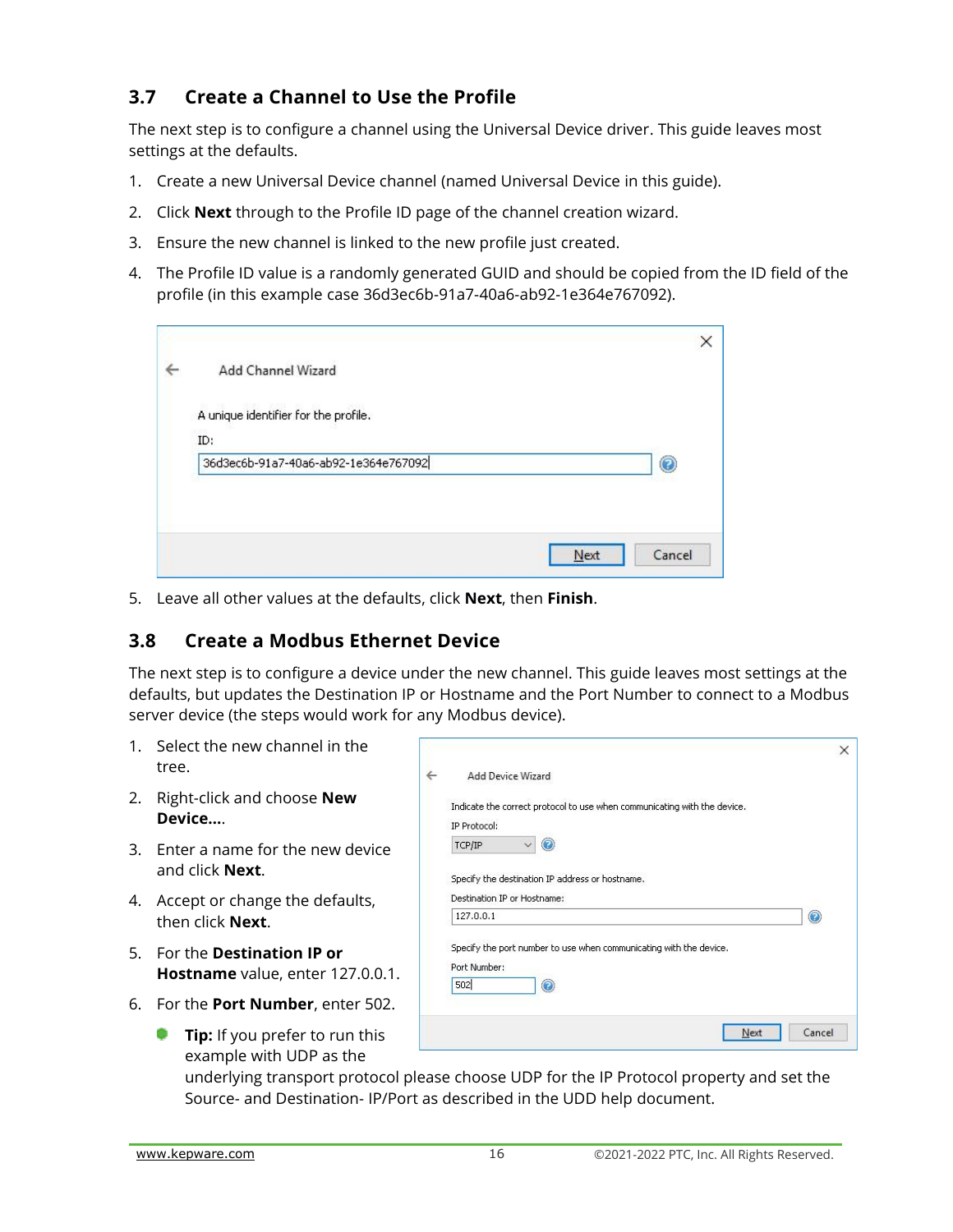#### 7. Click **Next**, then **Finish**.

| <b>Project</b>                                                                                                                            |                                                                      | BEBBBBGGGF 7842XE<br><b>Tag Name</b>                          | Address                                                                                                                        | Data Type | Scan Rate | Scaling | <b>Description</b> |  |
|-------------------------------------------------------------------------------------------------------------------------------------------|----------------------------------------------------------------------|---------------------------------------------------------------|--------------------------------------------------------------------------------------------------------------------------------|-----------|-----------|---------|--------------------|--|
| 白(H) Connectivity<br>§ Aliases<br><b>EFM</b> Exporter<br><b>S</b> IDF for Splunk<br>崇 IoT Gateway<br>由 Local Historian<br>Profile Library | <b>Device</b> Universal Device<br>Device1<br><b>Is ModbusProfile</b> |                                                               | <b>V</b> Click to add a static tag. Tags are not required, but are browsable by OPC clients.                                   |           |           |         |                    |  |
|                                                                                                                                           |                                                                      |                                                               | Event                                                                                                                          |           |           |         |                    |  |
| Date                                                                                                                                      | Time                                                                 | Source                                                        |                                                                                                                                |           |           |         |                    |  |
|                                                                                                                                           |                                                                      | (i) 12/30/2020 1:16:10 PM KEPServerEX\Runtime                 | Scheduler Plug-in V6.7.0.0                                                                                                     |           |           |         |                    |  |
|                                                                                                                                           |                                                                      | 12/30/2020 1:16:10 PM KEPServerEX\Runtime                     | IoT Gateway V6.7.0.0                                                                                                           |           |           |         |                    |  |
|                                                                                                                                           |                                                                      | 12/30/2020 1:16:10 PM KEPServerEX\Runtime                     | Profile Library Plug-in V6.7.0.0                                                                                               |           |           |         |                    |  |
|                                                                                                                                           |                                                                      | 12/30/2020 1:16:10 PM KEPServerEX\Runtime                     | Runtime re-initialization completed.                                                                                           |           |           |         |                    |  |
|                                                                                                                                           |                                                                      | 12/30/2020 1:18:02 PM KEPServerEX\Runtime                     | Universal Device device driver loaded successfully.                                                                            |           |           |         |                    |  |
|                                                                                                                                           |                                                                      | (i) 12/30/2020 1:18:40 PM KEPServerEX\Runtime                 | Starting Universal Device device driver.                                                                                       |           |           |         |                    |  |
|                                                                                                                                           |                                                                      | (i) 12/30/2020 1:18:40 PM Universal Device                    | Universal Device Device Driver 'V6.7.0.0'                                                                                      |           |           |         |                    |  |
|                                                                                                                                           |                                                                      | 12/30/2020 1:18:40 PM KEPServerEX\Script Engine Script Engine | Script Engine service starting.                                                                                                |           |           |         |                    |  |
|                                                                                                                                           |                                                                      | (i) 12/30/2020 1:18:41 PM Universal Device                    | Profile link established.   Channel = 'Universal Device', profile = 'ModbusProfile', state machine version = '1.0'. $\sqrt{ }$ |           |           |         |                    |  |

8. Verify that the following messages in the Event Log:

```
Script Engine service starting.
Profile link established. | Channel = 'Universal Device', profile = 
'ModbusProfile', state machine version = '2.0', mode='Client'.
```
**Tip:** Creating additional channels does not show "Script Engine Starting" message again unless all clients to Universal Device channels have been closed for at least five minutes. The "Profile link established…" message appears each time a channel successfully links to a profile. The link only attempts to establish after a device is created under a channel.

#### <span id="page-18-0"></span>**3.9 Create Tags**

Once a device is defined, data can be collected through tags. A tag can be anything in the ranges expected by the profile script.

- 1. Select the new device in the tree.
- 2. Right-click and choose **New Tag**.
- 3. Enter a name and description for the new tag
- 4. Enter an Address of 40001 for this guide.
- 5. Select the Data Type **Word** from the drop-down and click **OK**.

| Property Groups | Identification<br>Θ         |  |            |  |  |
|-----------------|-----------------------------|--|------------|--|--|
| General         | Name                        |  | Modbus Tag |  |  |
| Scaling         | Description                 |  |            |  |  |
|                 | <b>Data Properties</b><br>⊟ |  |            |  |  |
|                 | Address                     |  | 40001      |  |  |
|                 | Data Type                   |  | Word       |  |  |
|                 | <b>Client Access</b>        |  | Read/Write |  |  |
|                 | Scan Rate [ms]              |  | 100        |  |  |